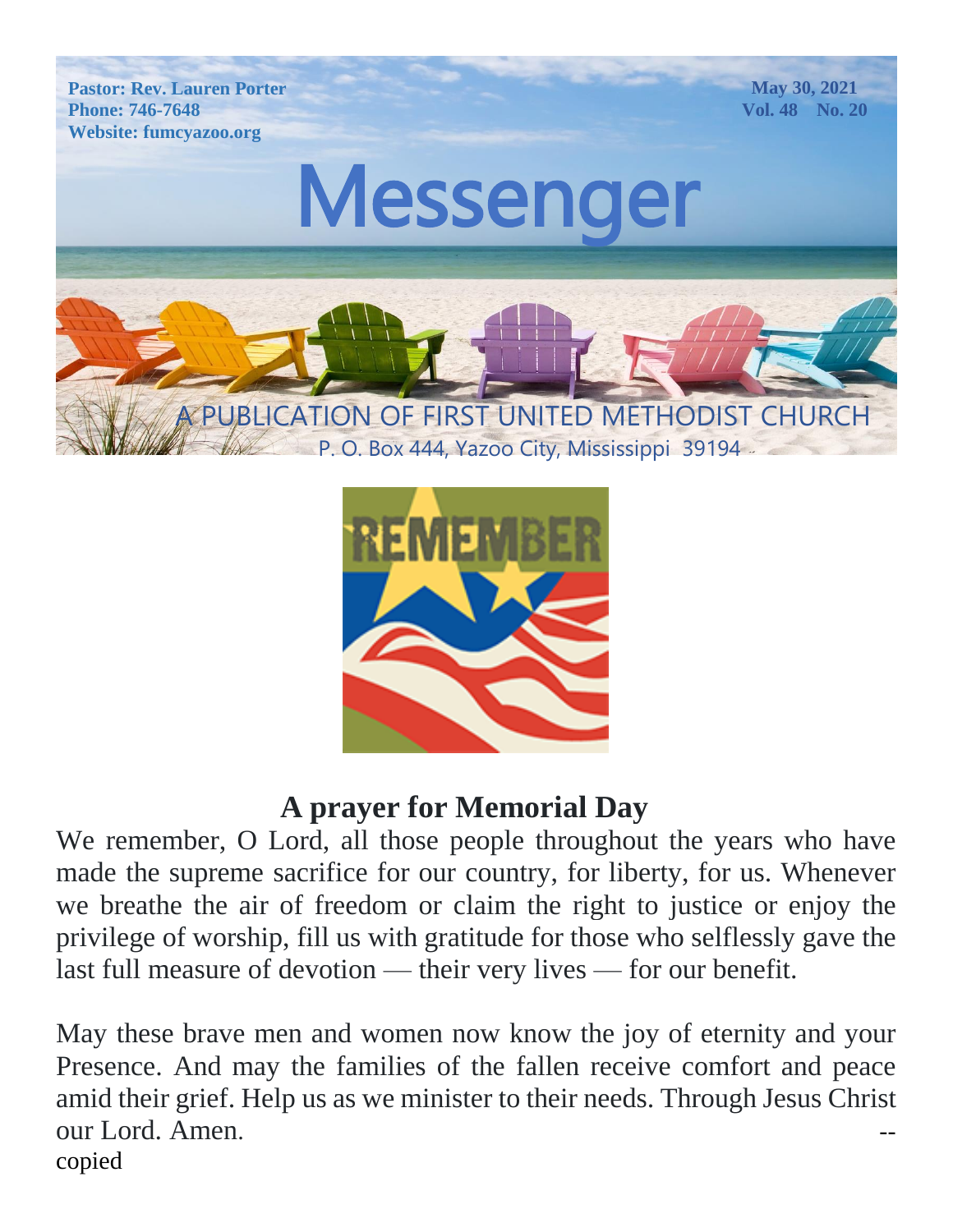

#### $\sim$  ( $\sim$ 74) $\sim$ **SUNDAY, MAY 30**

**WEDNESDAY, JUNE 2**  $\begin{array}{c}\n 7.60 \\
\end{array}$  $6:00$  p.m. Chancel Choir MONDAY, MAY 31 *Memorial Day*-Office closed<br>9-12 noon Methodist Market 9:00 a.m. Come AZ U R Service 9:50 a.m. Sunday School 11:00 a.m. Traditional Worship Service 11:00 a.m. Live Stream Worship  *Memorial Day-***Office closed SATURDAY, JUNE 5** 9-12 noon Methodist Market ~~~~~~~~~~~~~~~~~~~~~~~~~~~~~~~~~~~

### Gideon Speaker

This Sunday, May 30<sup>th</sup>, we are delighted to have Rodney Henderson come share with us briefly, before the sermon, about the wonderful work the Gideons are doing throughout our community.

After the service, there will be an opportunity for you to make a donation to the Gideons in support of all the good work they do. Please prayerfully consider your support.

~~~~~~~~~~~~~~~~~~~~~~~~~~~~~~~~~~~~



- 30. Carter Smith
- 31. Emily Harris
	- 1. Mark Lee
	- 2. Slater Phillips

\*\*\*\*\*\*\*\*\*\*\*\*

30. Mr. & Mrs. Clay Adcock



#### **Vacation Bible School**

22 contact the church office or Tera. The church would like to have a 3-If there is anyone interested in helping with Bible School, please day Bible School at the end of June, but we must have volunteers in order to move forward. The tentative dates are Monday, June 28 – Wednesday, June 30.



 Over the years, Memorial Day has become a big holiday weekend. It's now the unofficial start of summer, rather than a day of tribute to the departed it was originally meant to be.

Even if we plan fun events for Memorial Day weekend, it's important to stop long enough to bow our heads and pay respect to our departed loved ones — especially those who fell in battle while helping preserve America's liberties.

Let us take time to make the pilgrimage to various cemeteries and pause long enough to say, "Thank you, Father, for these special lives, for sacrifices made and for friendships we have shared." copied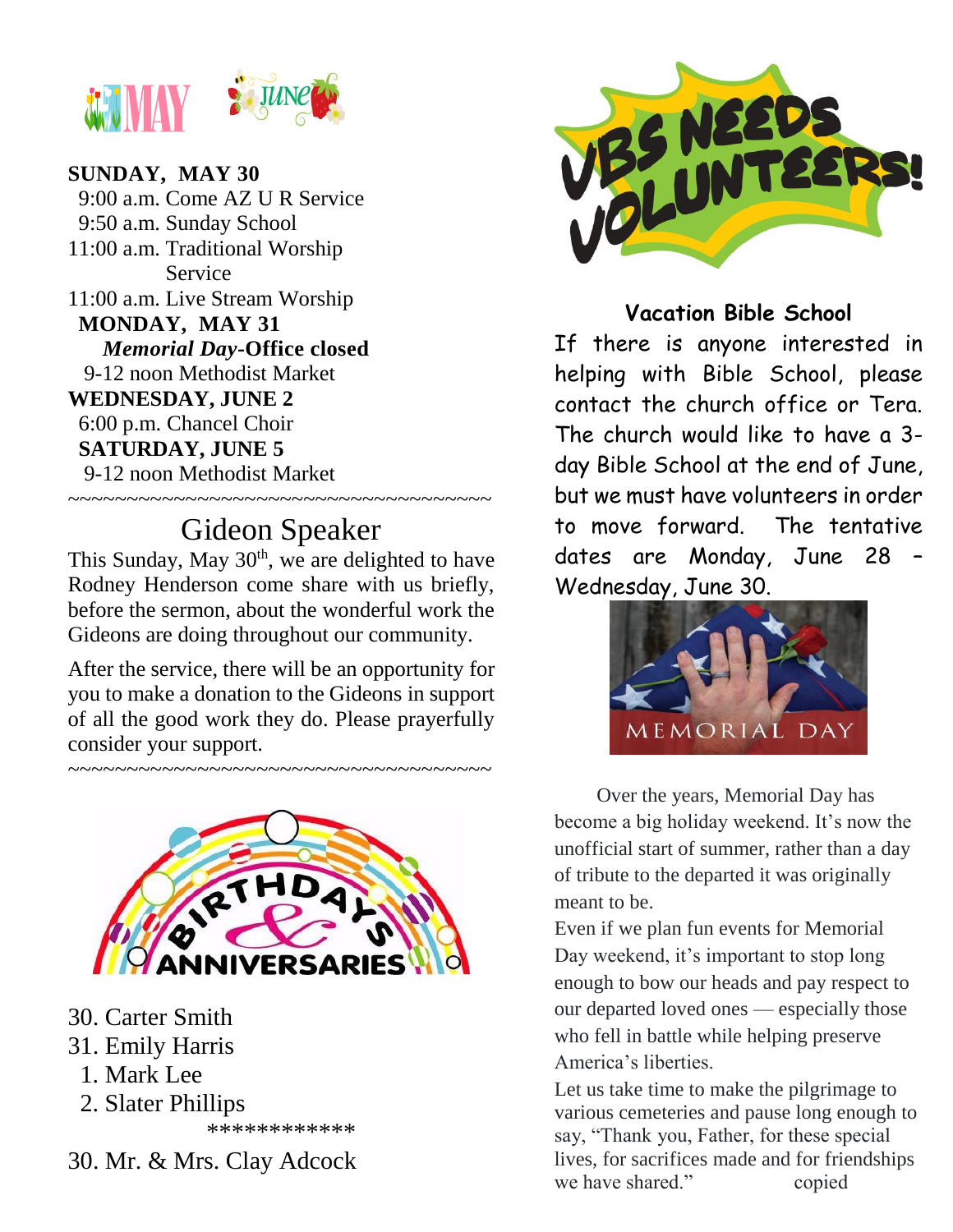



 "The Lord's power was with them, and a large number came to believe and turned to the Lord."

Acts 11:21



 **This Sunday we continue to talk about the calling of the first Christians and how the early church worked and supported one another. Our lesson this Sunday picks up off last week's lesson and continues to gives us insight as to how the early believers shared what they had with one another.** 

#### **P22 Ministries & Planet 456:**

**A summer schedule is in the works. Please be watching for activities that are being planned**.

#### **Vacation Bible School**

**If there is anyone interested in helping with Bible School, please contact the church office or Tera. The church would like to have a 3-day Bible School at the end of June, but we must have volunteers in order to move forward. The tentative dates are Monday, June 28 – Wednesday, June 30.**

 $SolidG$ zroune

### **Youth Sunday School**

**During the month of May we have be studying the series,** *A Time for Courage***. The lesson this week is will be a brief summary of everything we have talked about over the past few weeks.**

### **Sunday Night Youth**

**The Youth Group has a summer trip planned to visit the Ark Encounter in Kentucky and take in a Cincinnati Reds baseball game while on the trip. The dates are Wednesday, June 23- Saturday, June 26. More summer outings and activities are being planned, and a schedule will be out soon.**